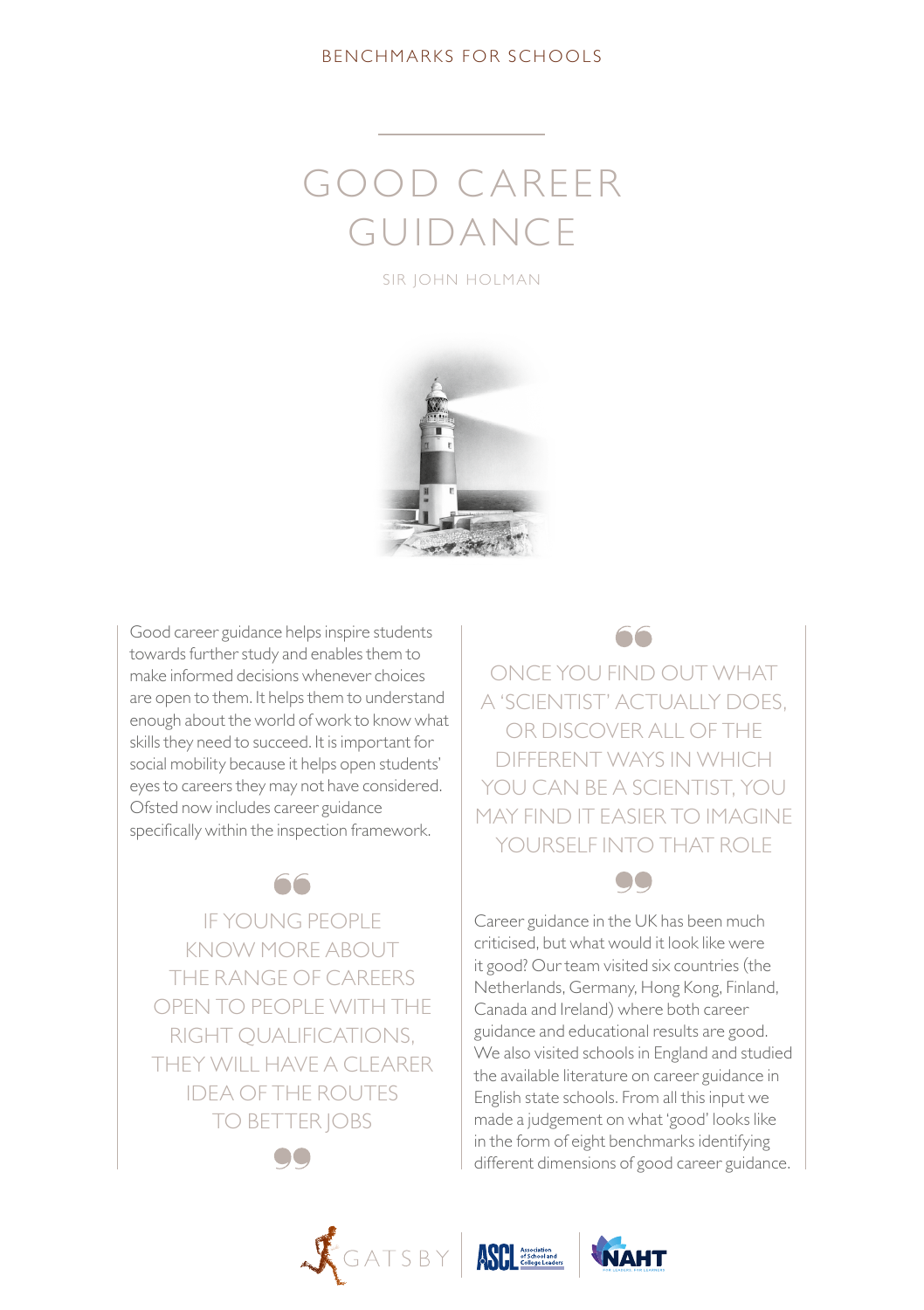# THE BENCHMARKS

| <b>A STABLE CAREERS</b><br>PROGRAMME                                          | Every school and college should have an embedded programme<br>of career education and guidance that is known and understood<br>by students, parents, teachers, governors and employers.                                                                                                                                                                                                                       |
|-------------------------------------------------------------------------------|---------------------------------------------------------------------------------------------------------------------------------------------------------------------------------------------------------------------------------------------------------------------------------------------------------------------------------------------------------------------------------------------------------------|
| <b>LEARNING FROM</b><br><b>CAREER AND LABOUR</b><br><b>MARKET INFORMATION</b> | Every student, and their parents, should have access to good<br>quality information about future study options and labour market<br>opportunities. They will need the support of an informed adviser<br>to make best use of available information.                                                                                                                                                            |
| <b>ADDRESSING THE</b><br><b>NEEDS OF EACH</b><br><b>STUDENT</b>               | Students have different career guidance needs at different stages.<br>Opportunities for advice and support need to be tailored to the<br>needs of each student. A school's careers programme should<br>embed equality and diversity considerations throughout.                                                                                                                                                |
| <b>LINKING CURRICULUM</b><br><b>LEARNING TO CAREERS</b>                       | All teachers should link curriculum learning with careers.<br>STEM subject teachers should highlight the relevance of<br>STEM subjects for a wide range of future career paths.                                                                                                                                                                                                                               |
| <b>ENCOUNTERS</b><br><b>WITH EMPLOYERS</b><br><b>AND EMPLOYEES</b>            | Every student should have multiple opportunities to learn<br>from employers about work, employment and the skills that<br>are valued in the workplace. This can be through a range of<br>enrichment activities including visiting speakers, mentoring<br>and enterprise schemes.                                                                                                                              |
| <b>EXPERIENCES</b><br>OF WORKPLACES                                           | Every student should have first-hand experiences of the<br>workplace through work visits, work shadowing and/or work<br>experience to help their exploration of career opportunities,<br>and expand their networks.                                                                                                                                                                                           |
| <b>ENCOUNTERS</b><br>WITH FURTHER AND<br><b>HIGHER EDUCATION</b>              | All students should understand the full range of learning<br>opportunities that are available to them. This includes both<br>academic and vocational routes and learning in schools,<br>colleges, universities and in the workplace.                                                                                                                                                                          |
| PERSONAL<br><b>GUIDANCE</b>                                                   | Every student should have opportunities for guidance<br>interviews with a career adviser, who could be internal<br>(a member of school staff) or external, provided they<br>are trained to an appropriate level. These should be available<br>whenever significant study or career choices are being made.<br>They should be expected for all students but should be timed<br>to meet their individual needs. |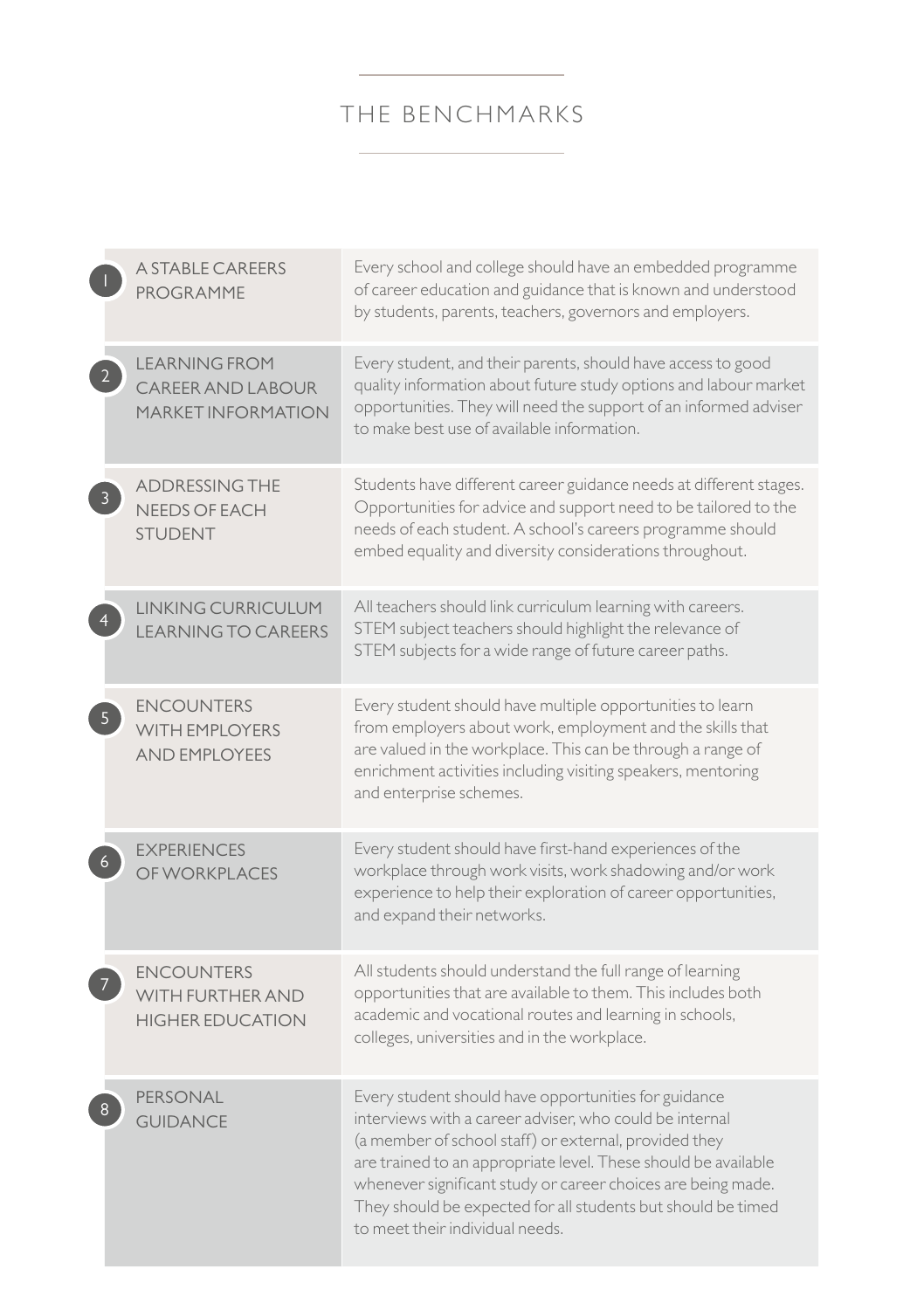## THE BENEFITS AND COSTS

Students get a better understanding of potential work and progression routes

Students are better motivated to acquire skills and qualifications Students more likely to achieve better outcomes in the labour market

Students less likely to become NEET

#### PwC's impact pathway

Good career guidance has a long-term impact on students and pupils. It is important for social mobility because it helps open young people's eyes to careers they may have never considered. More effective career guidance can potentially lead to economic and social benefits for the individual pupil, for employers, for government and for the country as a whole. Benefits can also be seen in the shorter term when pupils are still at school. These benefits include better motivation of pupils once they have clear goals for future study and careers, leading to:

- higher self-esteem
- higher attainment
- reduced drop out rates

66

IF ONE MORE PUPIL IS DETERRED OR PREVENTED FROM BECOMING NEET, THE AVOIDED COST TO THE EXCHEQUER WOULD BE ENOUGH TO PROVIDE THE BENCHMARKS TO 280 PUPILS

OO.

IN ADDITION TO THE LONGER TERM ECONOMIC BENEFITS, SHORTER TERM BENEFITS ACCRUE DURING PUPILS' SCHOOL CAREERS INCLUDING BETTER MOTIVATION AND HIGHER ATTAINMENT

**OO** 

But what about the costs of implementing good career guidance? We commissioned PwC to estimate the costs of implementing each benchmark and to estimate their economic benefits. We anticipate that schools will work towards all eight benchmarks simultaneously, but PwC estimated the cost of activities required to achieve each benchmark separately.

The cost of implementing all the benchmarks in a medium-sized school outside London is estimated at £53,637 in the first year, and £44,676 in subsequent years. This is equivalent to £54 per student from the second year onwards, and is less than one per cent of the school's budget. PwC's review suggests that economic and social outcomes are likely to arise from a sequence of links. This impact pathway is set out above.